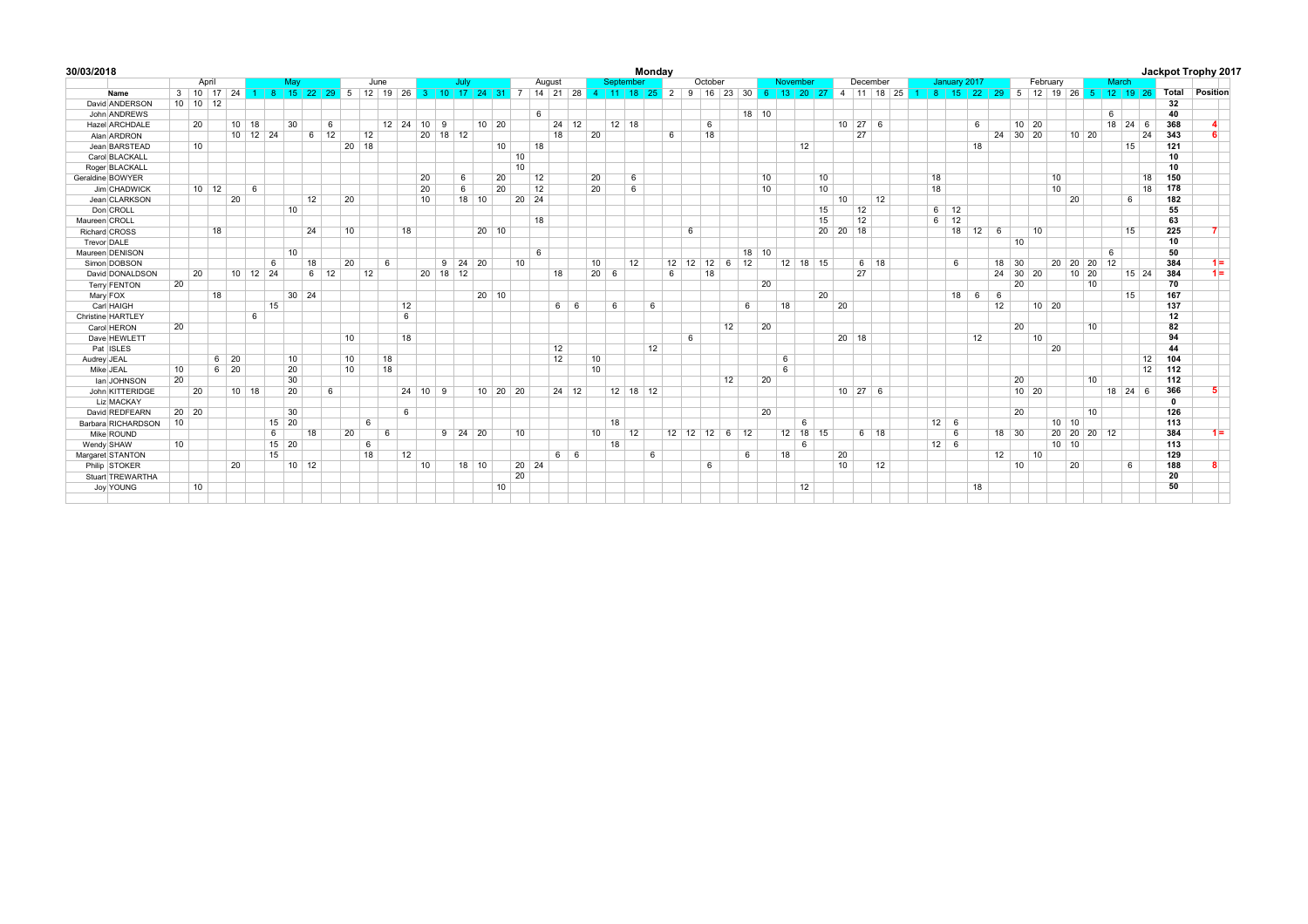|                      |       |    |                 |              |              |                 |    |    |                                                |  |      |    | Wednesday |  |           |  |         |  |  |          |                                                 |  |          |    |              | Jackpot Trophy 2017       |
|----------------------|-------|----|-----------------|--------------|--------------|-----------------|----|----|------------------------------------------------|--|------|----|-----------|--|-----------|--|---------|--|--|----------|-------------------------------------------------|--|----------|----|--------------|---------------------------|
|                      | April |    |                 |              |              | May             |    |    | June                                           |  | July |    | August    |  | September |  | October |  |  | November |                                                 |  | December |    |              |                           |
| Name                 |       |    |                 |              |              |                 |    |    | 5 12 19 26 3 10 17 24 31 7 14 21 28 5 12 19 26 |  |      |    |           |  |           |  |         |  |  |          | 2 9 16 23 30 6 13 20 27 4 11 18 25 1 8 15 22 29 |  |          |    |              | 6 13 20 27 Total Position |
| David ANDERSON       |       |    |                 |              |              |                 |    |    |                                                |  |      |    |           |  |           |  |         |  |  |          |                                                 |  |          |    | 0            |                           |
| John ANDREWS         |       | 6  |                 |              | $12 \mid 12$ |                 |    |    |                                                |  |      |    |           |  |           |  |         |  |  |          |                                                 |  |          |    | 30           | $4 =$                     |
| Hazel ARCHDALE       |       |    |                 |              |              |                 |    |    |                                                |  |      |    |           |  |           |  |         |  |  |          |                                                 |  |          |    | 0            |                           |
| Alan ARDRON          |       |    |                 |              |              |                 |    |    |                                                |  |      |    |           |  |           |  |         |  |  |          |                                                 |  |          |    | $\mathbf{0}$ |                           |
| Jean BARSTEAD        |       |    |                 |              | 6            |                 |    |    |                                                |  |      | 6  |           |  |           |  |         |  |  |          |                                                 |  |          |    | 12           |                           |
| Carol BLACKALL       |       |    |                 |              |              |                 |    |    |                                                |  |      |    |           |  |           |  |         |  |  |          |                                                 |  |          |    | 0            |                           |
| Roger BLACKALL       |       |    |                 |              |              |                 |    |    |                                                |  |      |    |           |  |           |  |         |  |  |          |                                                 |  |          |    | 0            |                           |
| Geraldine BOWYER     |       |    |                 |              |              |                 |    |    |                                                |  |      |    |           |  |           |  |         |  |  |          |                                                 |  |          |    | $\mathbf{0}$ |                           |
| Jim CHADWICK         |       |    |                 |              |              |                 |    |    |                                                |  |      |    |           |  |           |  |         |  |  |          |                                                 |  |          |    | 0            |                           |
| Jean CLARKSON        |       |    |                 |              | 6            |                 |    |    |                                                |  |      | 6  |           |  |           |  |         |  |  |          |                                                 |  |          |    | 12           |                           |
| Don CROLL            |       |    |                 |              |              |                 |    |    |                                                |  |      |    |           |  |           |  |         |  |  |          |                                                 |  |          |    | $\mathbf{0}$ |                           |
| Maureen CROLL        |       | 12 |                 |              |              |                 |    |    |                                                |  |      |    |           |  |           |  |         |  |  |          |                                                 |  |          | 12 | 24           | $7 =$                     |
| <b>Richard CROSS</b> |       |    |                 |              |              |                 |    | 12 |                                                |  |      |    |           |  |           |  |         |  |  |          |                                                 |  |          |    | 12           |                           |
| Trevor DALE          |       |    |                 |              |              |                 |    |    |                                                |  |      |    |           |  |           |  |         |  |  |          |                                                 |  |          |    | $\mathbf{0}$ |                           |
| Maureen DENISON      |       | 6  |                 | $12 \mid 12$ |              |                 | 6  |    |                                                |  |      |    |           |  |           |  |         |  |  |          |                                                 |  |          |    | 36           | $1 =$                     |
| Simon DOBSON         |       |    |                 |              |              |                 |    |    |                                                |  |      |    |           |  |           |  |         |  |  |          |                                                 |  |          |    | 0            |                           |
| David DONALDSON      |       |    |                 |              |              |                 |    |    |                                                |  |      |    |           |  |           |  |         |  |  |          |                                                 |  |          |    | 0            |                           |
| <b>Terry FENTON</b>  |       |    |                 |              |              |                 |    |    |                                                |  |      |    |           |  |           |  |         |  |  |          |                                                 |  |          |    | 0            |                           |
| Mary FOX             |       |    |                 |              |              |                 |    | 12 |                                                |  |      |    |           |  |           |  |         |  |  |          |                                                 |  |          |    | 12           |                           |
| Carl HAIGH           |       |    | 6               |              |              |                 |    |    |                                                |  |      |    |           |  |           |  |         |  |  |          |                                                 |  |          |    | 6            |                           |
| Christine HARTLEY    |       | 12 |                 |              |              |                 |    |    |                                                |  |      |    |           |  |           |  |         |  |  |          |                                                 |  |          | 12 | 24           | $7 =$                     |
| Carol HERON          |       |    |                 |              |              |                 |    |    |                                                |  |      |    |           |  |           |  |         |  |  |          |                                                 |  |          |    | 0            |                           |
| Dave HEWLETT         |       |    |                 |              |              |                 |    |    |                                                |  |      |    |           |  |           |  |         |  |  |          |                                                 |  |          |    | 0            |                           |
| Pat ISLES            |       |    |                 |              |              |                 |    |    |                                                |  |      |    |           |  |           |  |         |  |  |          |                                                 |  |          |    | 0            |                           |
| Audrey JEAL          |       |    |                 |              |              | 12              |    |    |                                                |  |      |    |           |  |           |  |         |  |  |          |                                                 |  |          | 6  | 18           |                           |
| Mike JEAL            |       |    |                 |              |              | 12              |    |    |                                                |  |      |    |           |  |           |  |         |  |  |          |                                                 |  |          | 6  | 18           |                           |
| lan JOHNSON          |       |    |                 |              |              |                 |    |    |                                                |  |      |    |           |  |           |  |         |  |  |          |                                                 |  |          |    | $\mathbf 0$  |                           |
| John KITTERIDGE      |       |    | $6\overline{6}$ | 6            |              | $6\phantom{1}6$ |    | 6  |                                                |  |      | 12 |           |  |           |  |         |  |  |          |                                                 |  |          |    | 36           | $1 =$                     |
| <b>Liz MACKAY</b>    |       |    |                 |              |              |                 |    |    |                                                |  |      |    |           |  |           |  |         |  |  |          |                                                 |  |          |    | 0            |                           |
| David REDFEARN       |       |    |                 |              |              |                 |    |    |                                                |  |      |    |           |  |           |  |         |  |  |          |                                                 |  |          |    | 0            |                           |
| Barbara RICHARDSON   |       |    | $6 \mid 12$     |              |              |                 | 12 |    |                                                |  |      |    |           |  |           |  |         |  |  |          |                                                 |  |          |    | 30           | $4 =$                     |
| Mike ROUND           |       |    |                 |              |              |                 |    |    |                                                |  |      |    |           |  |           |  |         |  |  |          |                                                 |  |          |    | 0            |                           |
| Wendy SHAW           |       | 6  | 12              |              |              |                 | 12 |    |                                                |  |      |    |           |  |           |  |         |  |  |          |                                                 |  |          |    | 30           | $4 =$                     |
| Margaret STANTON     |       |    |                 | 6            |              | 6               | 6  | 6  |                                                |  |      | 12 |           |  |           |  |         |  |  |          |                                                 |  |          |    | 36           | $1 =$                     |
| Philip STOKER        |       |    |                 |              |              |                 |    |    |                                                |  |      |    |           |  |           |  |         |  |  |          |                                                 |  |          |    | $\mathbf{0}$ |                           |
| Stuart TREWARTHA     |       |    |                 |              |              |                 |    |    |                                                |  |      |    |           |  |           |  |         |  |  |          |                                                 |  |          |    | 0            |                           |
| Joy YOUNG            |       |    |                 |              |              |                 |    |    |                                                |  |      |    |           |  |           |  |         |  |  |          |                                                 |  |          |    | $\mathbf{0}$ |                           |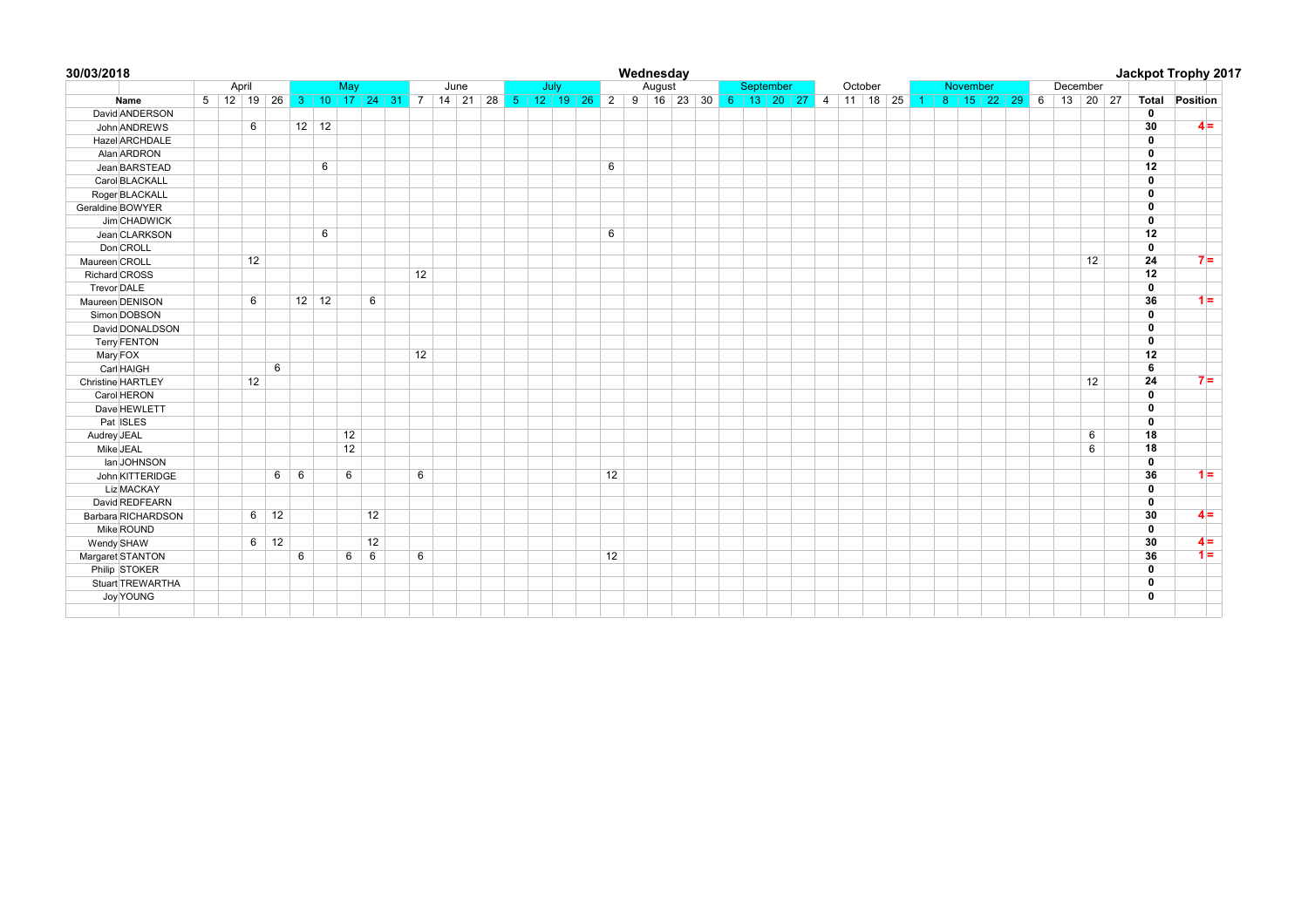| 30/03/2018         |             |               |    |              |                           |          |             |              |      |    |    |      |         |    |        |            |           | Thursday |                                                                                                                                                            |          |    |             |    |              |    |         |          |    |       |              |              | Jackpot Trophy 2017 |
|--------------------|-------------|---------------|----|--------------|---------------------------|----------|-------------|--------------|------|----|----|------|---------|----|--------|------------|-----------|----------|------------------------------------------------------------------------------------------------------------------------------------------------------------|----------|----|-------------|----|--------------|----|---------|----------|----|-------|--------------|--------------|---------------------|
|                    |             | April         |    |              | May                       |          |             |              | June |    |    | July |         |    | August |            | September |          | October                                                                                                                                                    | November |    | December    |    | January 2017 |    |         | February |    | March |              |              |                     |
| Name               |             |               |    |              |                           |          |             |              |      |    |    |      |         |    |        |            |           |          | 6 13 20 27 4 11 18 25 1 8 15 22 29 6 13 20 27 3 10 17 24 31 7 14 21 28 5 12 19 26 2 9 16 23 30 7 14 21 28 4 11 18 25 1 8 15 22 1 8 15 22 29 Total Position |          |    |             |    |              |    |         |          |    |       |              |              |                     |
| David ANDERSON     |             |               |    |              |                           |          |             |              |      |    |    |      |         |    |        |            |           |          |                                                                                                                                                            |          |    |             |    |              |    |         |          |    |       |              | $\mathbf 0$  |                     |
| John ANDREWS       | $\Omega$    |               |    |              |                           |          |             |              |      |    |    |      |         |    |        |            |           |          |                                                                                                                                                            |          |    |             |    |              |    |         |          |    |       |              | $\mathbf 0$  |                     |
| Hazel ARCHDALE     |             |               | 6  | 20           | 18                        |          |             |              |      |    | 6  |      | 12      |    |        |            |           |          |                                                                                                                                                            |          |    |             |    |              |    |         |          |    |       |              | 62           |                     |
| Alan ARDRON        |             |               |    |              |                           |          |             |              |      |    |    |      |         |    |        |            |           |          |                                                                                                                                                            |          |    |             |    |              | 12 |         |          |    |       |              | 12           |                     |
| Jean BARSTEAD      |             |               |    |              | $20 \t6 \t6 \t6 \t20 \t6$ |          |             |              |      |    |    |      | 24 18   |    | 6      |            | 6         |          |                                                                                                                                                            |          |    | 6           | 6  |              |    | 6       |          |    |       | 6            | 142          | 3                   |
| Carol BLACKALL     |             |               |    |              |                           |          |             |              |      |    |    |      |         |    |        |            |           |          |                                                                                                                                                            |          |    |             |    |              |    |         |          |    |       |              | $\mathbf 0$  |                     |
| Roger BLACKALL     |             |               |    |              |                           |          |             |              |      |    |    | 6    |         |    |        |            |           |          |                                                                                                                                                            |          |    |             |    |              |    |         |          |    |       |              | 6            |                     |
| Geraldine BOWYER   |             |               |    |              |                           |          |             |              |      |    |    | 12   |         |    |        |            |           |          |                                                                                                                                                            |          |    |             |    |              |    |         |          |    |       |              | 12           |                     |
| Jim CHADWICK       |             |               |    |              |                           |          |             |              |      |    |    |      |         |    |        |            |           |          |                                                                                                                                                            |          |    |             |    |              |    | 12      |          |    |       |              | 12           |                     |
| Jean CLARKSON      |             |               | 12 | 10           |                           | 12       |             |              |      |    |    | 18   |         | 6  |        |            |           |          |                                                                                                                                                            |          | 12 |             |    |              |    |         |          | 6  |       | 6            | 82           | 8                   |
| Don CROLL          |             |               |    |              |                           |          |             | $12 \mid 10$ |      |    |    |      |         |    |        | 9          |           |          |                                                                                                                                                            |          |    |             |    |              |    |         |          |    |       |              | 31           |                     |
| Maureen CROLL      |             |               |    |              |                           |          |             | $12 \mid 10$ |      |    |    |      |         |    |        | 9          |           |          |                                                                                                                                                            |          |    |             |    |              |    |         |          |    |       |              | 31           |                     |
| Richard CROSS      |             |               |    |              |                           |          | 20          | 10           |      |    |    |      |         |    |        |            |           |          |                                                                                                                                                            |          |    |             |    |              |    |         |          |    |       |              | 30           |                     |
| Trevor DALE        |             |               |    |              |                           |          | 10          |              |      | 12 |    |      |         |    |        |            | 12        |          |                                                                                                                                                            | 6        |    |             |    |              |    |         |          |    |       |              | 40           |                     |
| Maureen DENISON    | $12 \mid 6$ |               |    |              |                           |          |             |              |      |    |    |      |         |    |        |            |           |          |                                                                                                                                                            |          |    |             |    |              |    |         |          |    |       |              | 18           |                     |
| Simon DOBSON       |             |               |    |              | 12                        |          |             |              |      |    |    |      |         |    |        |            |           |          |                                                                                                                                                            |          | 6  |             |    |              |    |         |          |    |       |              | 18           |                     |
| David DONALDSON    |             |               |    |              |                           |          |             |              |      |    |    |      |         |    |        |            |           |          |                                                                                                                                                            |          |    |             |    |              |    |         |          |    |       |              | $\mathbf 0$  |                     |
| Terry FENTON       |             |               |    |              |                           |          |             |              |      |    |    |      |         |    |        |            |           |          |                                                                                                                                                            |          |    |             |    |              |    |         |          |    |       |              | $\mathbf 0$  |                     |
| Mary FOX           |             |               |    |              |                           |          | 20          |              | 10   |    |    |      |         |    |        |            |           |          |                                                                                                                                                            |          |    |             |    |              |    |         |          |    |       |              | 30           |                     |
| Carl HAIGH         |             |               | 12 | 10           |                           | 12       |             |              |      |    |    | 18   |         | 6  |        |            | 12        |          |                                                                                                                                                            |          |    | $12 \mid 9$ |    |              | 12 |         | 15       | 6  |       |              | 124          | 7                   |
| Christine HARTLEY  |             |               |    |              | $10 \mid 12$              |          |             | 20           |      | 6  |    |      |         | 12 |        | 6 9        |           |          |                                                                                                                                                            | 12       |    | 12          | 12 |              |    |         | 15       | 18 |       | $12 \mid 6$  | 162          | $\overline{2}$      |
| Carol HERON        |             |               |    |              |                           |          |             | 20           |      |    |    |      |         |    |        | 18         |           |          |                                                                                                                                                            |          |    |             |    |              |    |         | 6        |    |       |              | 44           |                     |
| Dave HEWLETT       |             |               |    |              |                           |          |             |              |      |    |    |      |         |    |        |            |           |          |                                                                                                                                                            |          |    |             |    |              |    |         |          |    |       |              | $\mathbf 0$  |                     |
| Pat ISLES          |             |               | 24 |              |                           |          |             |              |      |    |    |      |         |    |        |            |           |          |                                                                                                                                                            |          |    |             |    |              |    |         | 15       |    |       |              | 39           |                     |
| Audrey JEAL        |             | $6$   12   18 |    |              |                           |          | $6 \mid 10$ |              |      |    | 12 |      |         |    | 12     | 12         | 18        |          |                                                                                                                                                            |          |    | $6 \mid 6$  |    |              |    |         |          | 12 |       |              | 130          | $4 =$               |
| Mike JEAL          |             | $6$ 12 18     |    |              |                           |          | $6 \mid 10$ |              |      | 12 | 12 |      |         |    | 12     | 12         | 18        |          |                                                                                                                                                            |          |    |             |    |              |    |         |          | 12 |       |              | 130          | $4 =$               |
| Ian JOHNSON        |             |               |    |              |                           |          |             | 20           |      |    |    |      |         |    |        | 18         |           |          |                                                                                                                                                            |          |    |             |    |              |    |         | 6        |    |       |              | 44           |                     |
| John KITTERIDGE    |             | $12 \ 6 \ 24$ |    | $10$ 12      |                           |          |             | 20           |      | 6  |    |      |         | 12 |        | $6 \mid 9$ |           |          |                                                                                                                                                            | 12       |    |             | 12 |              |    | $12$ 15 |          | 18 |       | $12 \quad 6$ | 204          |                     |
| Liz MACKAY         |             |               |    |              |                           |          |             |              |      |    |    |      | 6       |    |        |            |           |          |                                                                                                                                                            |          |    |             |    |              |    |         |          |    |       |              | 6            |                     |
| David REDFEARN     |             |               |    |              |                           |          |             |              |      |    |    | 12   |         |    |        |            |           |          |                                                                                                                                                            |          |    |             |    |              |    |         |          |    |       |              | 12           |                     |
| Barbara RICHARDSON |             |               |    |              |                           |          |             |              |      |    |    |      |         |    |        |            |           |          |                                                                                                                                                            |          |    |             |    |              | 6  |         |          |    |       | 12           | 18           |                     |
| Mike ROUND         |             |               |    |              |                           |          |             |              |      |    |    |      |         |    |        |            |           |          |                                                                                                                                                            |          |    |             |    |              |    |         |          |    |       |              | $\mathbf{0}$ |                     |
| Wendy SHAW         |             |               |    |              |                           |          |             |              |      |    |    | 6    |         |    |        |            |           |          |                                                                                                                                                            |          |    |             |    |              | 6  |         |          |    |       | 12           | 24           |                     |
| Margaret STANTON   |             |               |    | $20 \quad 6$ |                           | 6 6 20 6 |             |              |      |    |    |      | $24$ 18 |    | 6      |            | 6         |          |                                                                                                                                                            |          |    |             | 6  |              |    | 6       |          |    |       |              | 130          | $4 =$               |
| Philip STOKER      |             |               | 6  | 20           | 18                        |          |             |              |      |    | 6  |      | 12      |    |        |            |           |          |                                                                                                                                                            |          |    |             |    |              |    |         |          |    |       |              | 62           |                     |
| Stuart TREWARTHA   |             |               |    |              |                           |          |             |              |      |    |    |      | 6       |    |        |            |           |          |                                                                                                                                                            | 6        |    |             |    |              |    |         |          |    |       |              | 12           |                     |
| Joy YOUNG          |             |               |    |              |                           |          | 10          |              |      |    |    |      |         |    |        |            |           |          |                                                                                                                                                            |          |    |             |    |              |    |         |          |    |       |              | 10           |                     |